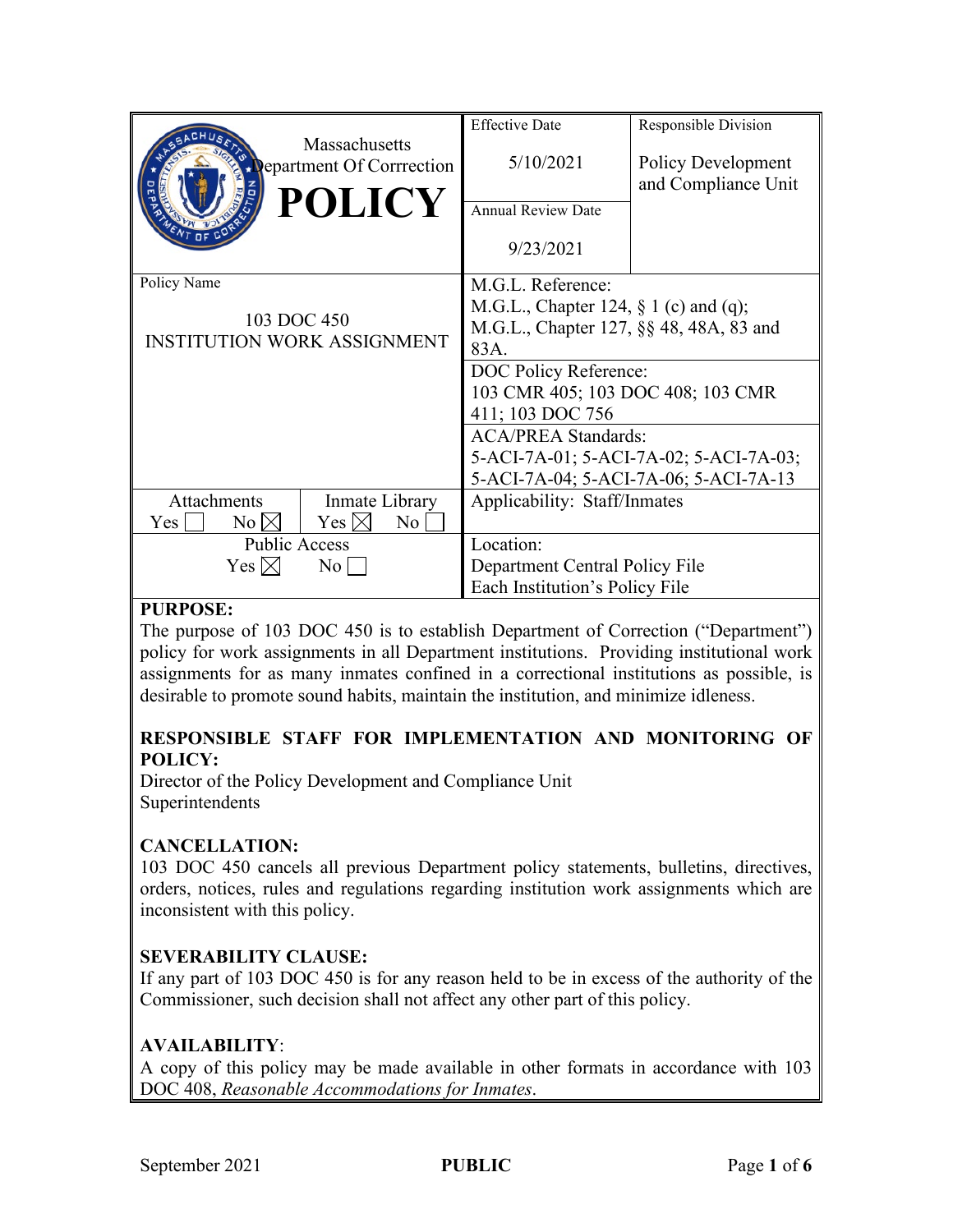# **TABLE OF CONTENTS**

450.01 Institution Work Assignment Plan 3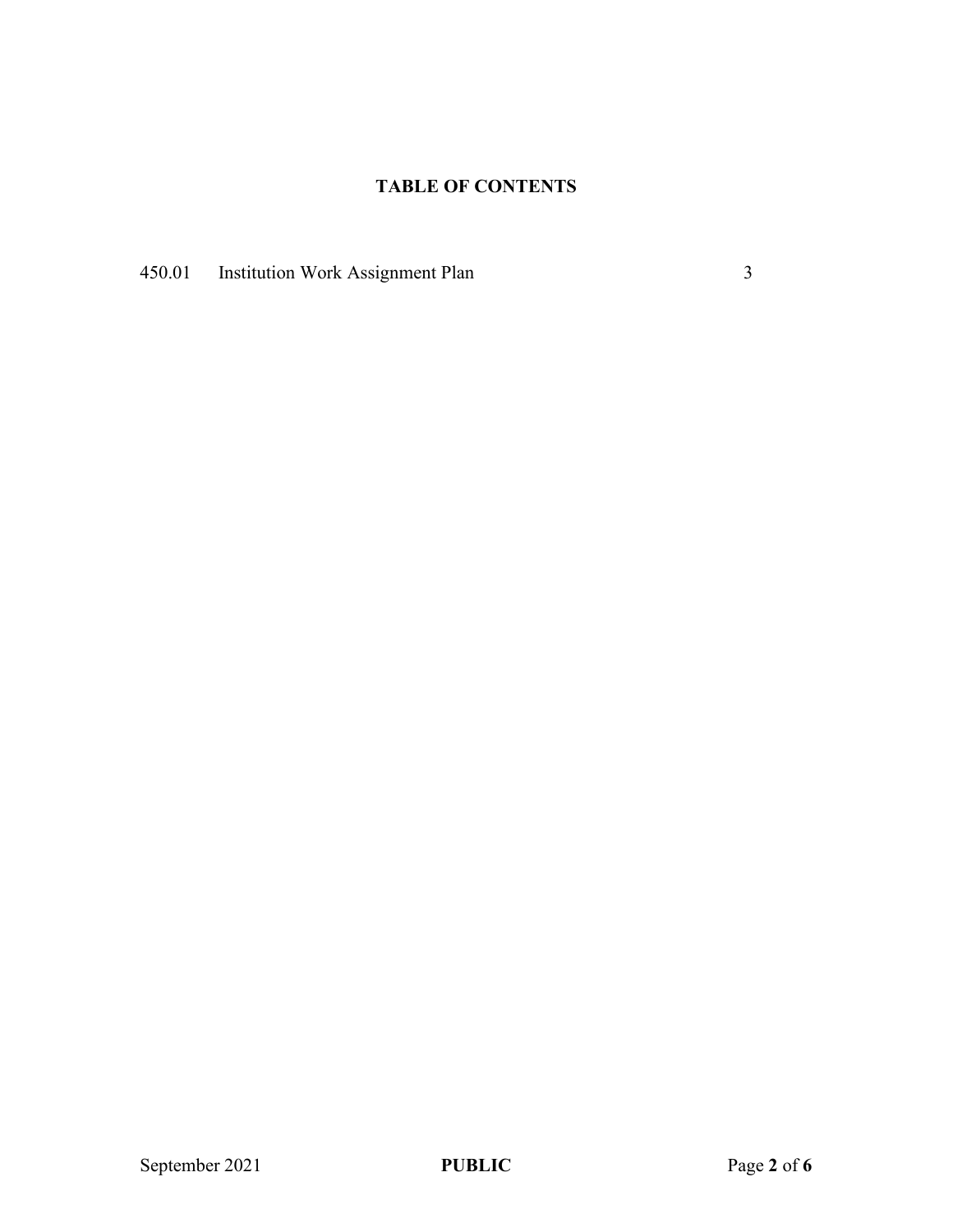### **450.01 INSTITUTION WORK ASSIGNMENT PLAN**

#### 1. General

Each superintendent or designee shall develop a work assignment plan that provides work opportunities for inmates not participating in the institution's industry program. Work opportunities shall include assignments to food service and the laundry, as well as general maintenance and operations. These work assignments should afford inmates an opportunity to learn job skills and develop good work habits and attitudes that they can apply to jobs after they are released. Assignments to these positions shall be made by an institution classification board or by a work assignment officer. Inmate skills, abilities, security clearance and work histories should be the criteria utilized in matching inmates with institution work assignments. Superintendents may create unpaid/volunteer inmate work assignments, however, job descriptions must differ from those in similar paid positions (e.g., a paid general maintenance position may be on call twenty-four (24) hours a day, whereby a volunteer position may not be). The unpaid/volunteer inmate work assignments may be eligible for reduction of sentence credits in accordance with 103 CMR 411, *Deduction from Sentence*. Each inmate shall be supplied with the necessary tools, clothing and other equipment to properly undertake his/her job duties. No inmate shall be denied the opportunity to participate in work solely due to having a disability.

For inmates with disabilities, the work assignment plan shall have adequate work opportunities commensurate with their abilities, which may require reasonable accommodations to allow the inmate the opportunity to perform the essential functions of the work assignment. The provision of reasonable accommodations for inmates with disabilities shall be made in accordance with 103 DOC 408, *Reasonable Accommodations for Inmates*.

The Shattuck Correctional Hospital Unit shall be exempt from developing a work assignment plan as all work assignments are under the direction of the Department of Public Health.

Using the Inmate Management System ("IMS") database, institution work assignment officers or other institution staff shall: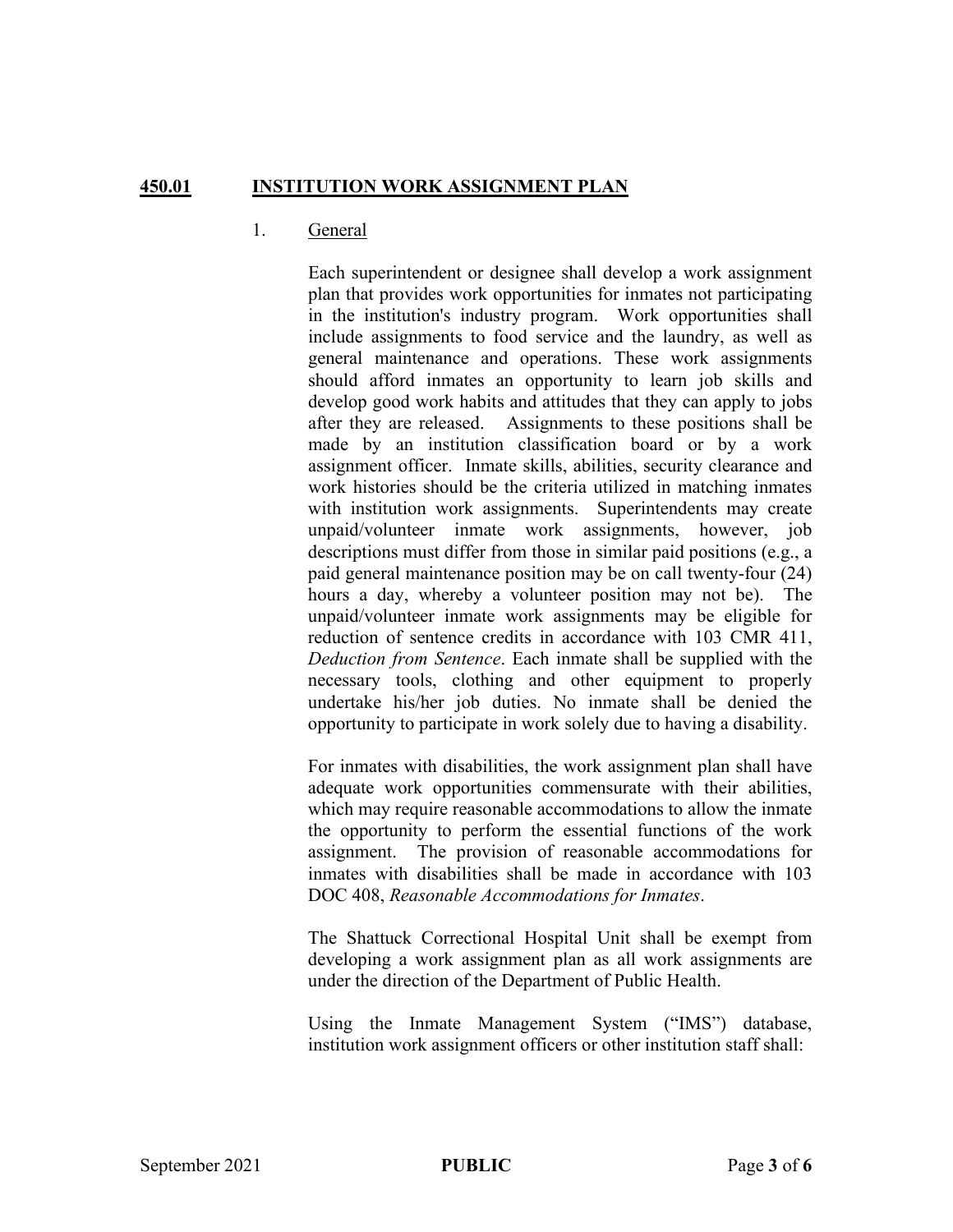- a. Note classification board recommendations and decisions regarding institution work assignments in the "Others" field on the Classification Recommendations/Results screen.
- b. Request or refer inmates for work assignments via an entry in the Screen Inmates for Work screen.
- c. Utilize the Available Assignments Query to search the database for available jobs.
- d. Begin the screening process by utilizing the Screen Inmate for Work screen. Add inmates requesting jobs to the list to be screened. Identify inmates in the various stages of the work approval/assignment process, and review a prospective inmate's work history to begin the screening process.
- e. Utilize the Select Inmate for Review screen to identify the specific job to screen an inmate for, and if applicable to the job, generate notifications to staff required to approve an inmate for the job prior to actual assignment.
- f. For staff required to approve inmates for certain jobs such as IPS or medical (for food handler clearance), review the Notifications screen on a regular basis to identify inmates requiring approval. Staff shall then utilize the Review and Assign Inmate screen to review pertinent information such as the last disciplinary report received, education, skills, etc., and enter their decision. Once all approvals are entered, the work assignment officer shall ensure that all applicable fields are completed and shall utilize this screen to assign the inmate to the job.
- g. Review the Notifications screen on a regular basis to identify inmates whose assignments are due to end (e.g. for rotations) and take appropriate action.

## 2. Contents of the Work Assignment Plan

a. Job Descriptions - Each work assignment shall have a job description that briefly states the duties to be performed, the staff job title responsible for supervision, the hours, and the pay scale. An inmate accepting a work assignment shall receive a written job description. The inmate acknowledges through his signature on the job description form that he/she has read and understands the requirements of the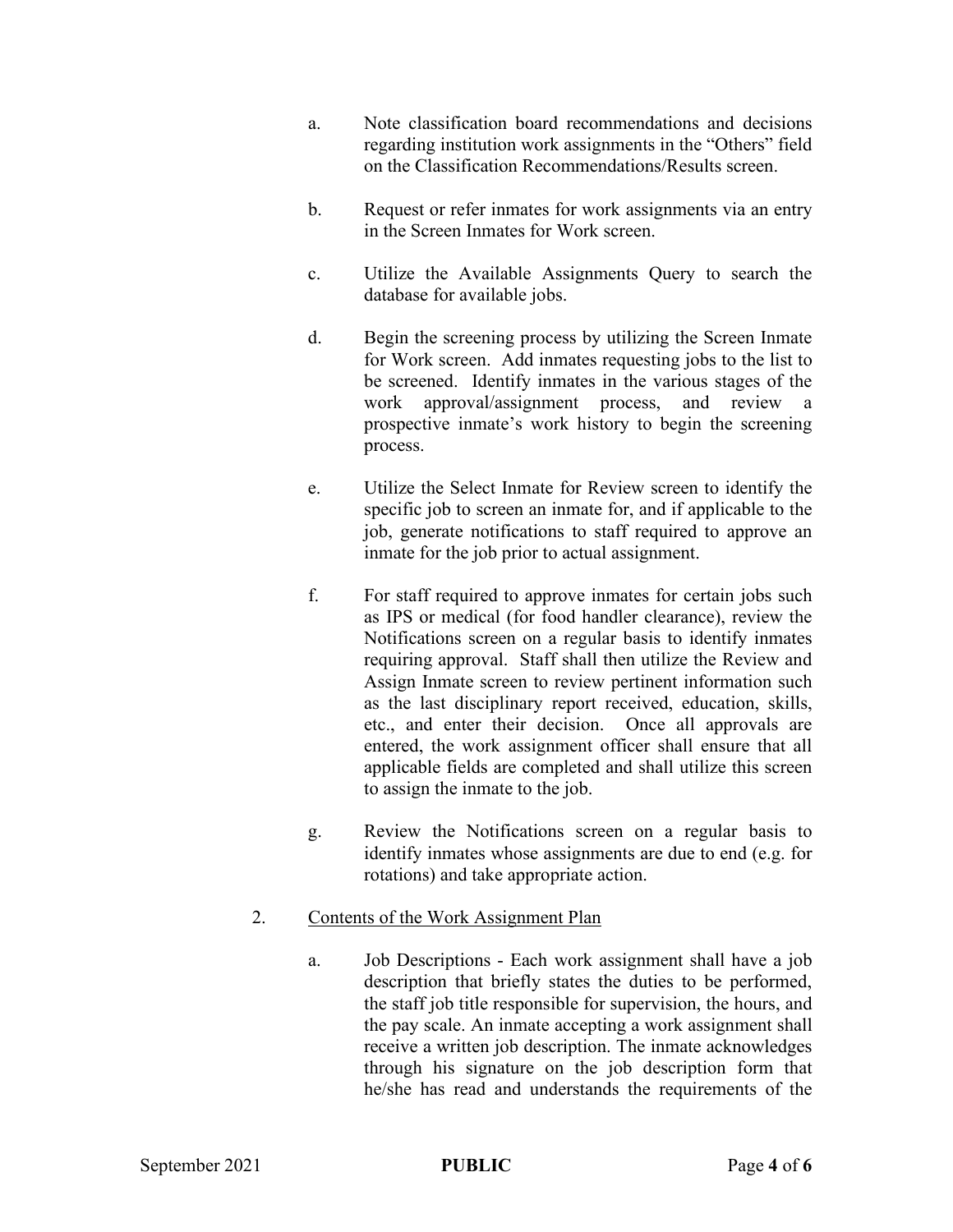job. Institution work assignment officers shall document this information in the IMS Create Job Assignment screen. Additionally, any staff approvals required prior to assignment shall be entered in this screen. They shall be entered in the order that the staff screening/approval occurs and the work assignment officer shall be entered as the last approval required. Generally, inmates shall not be involved in institution operational functions including, but not be limited to: typing correspondence; maintaining logbooks; tracking payroll; operating computers (unless consistent with 103 DOC 756, *Information Technology Systems*); and other similar tasks. Where ample work opportunities exist, efforts shall be made to structure the inmate's workday to approximate the workday in the community.

b. Pay Scale - In those instances where inmates are compensated, the work assignment plan shall reflect an organized system of compensation. The amounts paid shall be based on the criteria outlined in 103 CMR 405, *Inmate Funds*. Any exceptions to the pay scales outlined in 103 CMR 405.08, shall require prior written approval from the Commissioner, including any unpaid/volunteer position created by Superintendents, regardless of whether an inmate receives earned good time deductions. All such written requests for approval shall be submitted through the Director of Administrative Services.

> Appropriate institution staff shall complete inmate payrolls via the IMS Trust Fund Accounting module. Staff shall utilize the Attendance and Discharge Query to verify attendance.

c. Evaluations – Staff shall evaluate inmate job performance at least monthly to determine the inmate's conduct on the job and to assign reduction of sentence credits, if warranted. The institution classification board or the work assignment officer may, at any time, evaluate an inmate's performance and reassign the inmate for documented poor performance, or to accommodate institution needs.

Using the IMS database, institutions shall:

1. Require work supervisors to complete the Program/Work Attendance screen daily and evaluate inmate job performance monthly by completing the Performance Rating screen. Staff